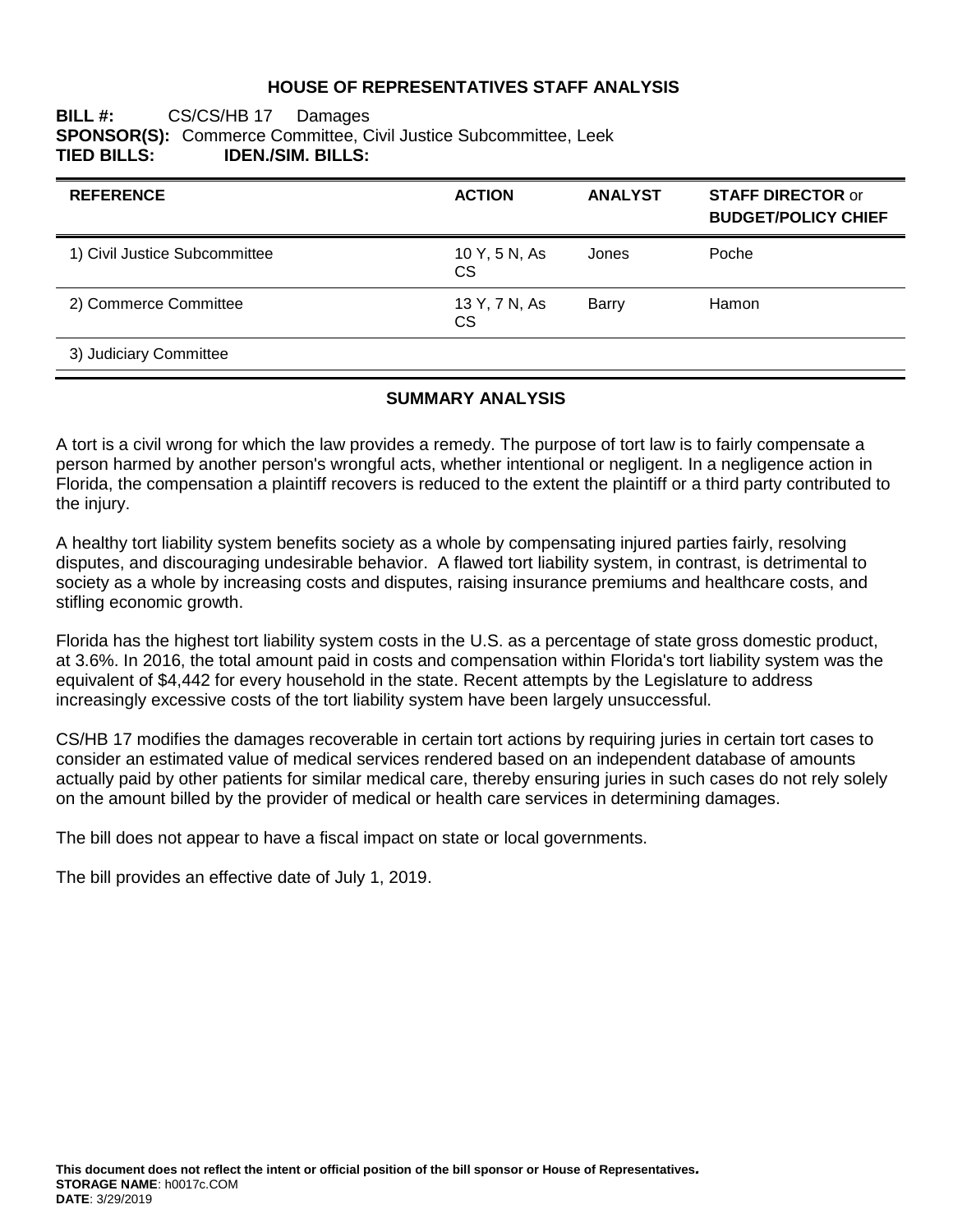# **FULL ANALYSIS**

# **I. SUBSTANTIVE ANALYSIS**

# A. EFFECT OF PROPOSED CHANGES:

#### **Florida's Tort Liability System**

A tort is a civil wrong for which the law provides a remedy. The purpose of tort liability law is to fairly compensate a person harmed by the wrongful act of another, whether intentional or negligent.

When a state's tort liability system is functioning properly, it:

- Provides a fair and equitable forum to resolve disputes;
- Appropriately compensates legitimately harmed persons;
- Shifts the loss to responsible parties;
- Provides an incentive to prevent future harm; and
- $\bullet$  Deters undesirable behavior.<sup>1</sup>

On the other hand, a flawed tort liability system is unpredictable and generates exorbitant levels of damages, causing:

- Increased costs across the economy;
- Increased risks and costs of doing business;
- Greater incentives to file meritless lawsuits;
- Higher insurance premiums:
- Increased healthcare costs;
- Declining availability of medical services; and
- **•** Deterrence of economic development and job creation activities.<sup>2</sup>

Florida has the fifth-worst tort liability system for business, according to the U.S. Chamber of Commerce Institute for Legal Reform's most recent "Lawsuit Climate Survey."<sup>3</sup> The Survey's questionnaire asked respondents to grade each state's liability system on the following criteria:

- Overall treatment of tort and contract litigation;
- Enforcing meaningful venue requirements:
- Treatment of class action suits and mass consolidation suits:
- Damages;
- Proportional discovery;
- Scientific and technical evidence;
- Trial judge impartiality and fairness;
- Fairness of juries; and
- Quality of appellate review.

The Survey noted that the City of Miami and Miami-Dade County are among a small number of local jurisdictions in the U.S. known for having a particularly unfair and unreasonable litigation environment.<sup>4</sup>

 $\overline{a}$ 

4

<sup>1</sup> Am. Jur. 2d Torts § 2

<sup>&</sup>lt;sup>2</sup> The Perryman Group, *Potential Economic Benefits of Tort Reform in Florida*, Cιτιzεns Against Lawsuit Abuse (Sept. 2018), [https://cdn.p2a.co/385013/PKpghW4BPS15392676823kGn5yy2F1.](https://cdn.p2a.co/385013/PKpghW4BPS15392676823kGn5yy2F1)

<sup>3</sup> *2017 Lawsuit Climate Survey: Ranking the States*, U.S. CHAMBER INSTITUTE FOR LEGAL REFORM (Sept. 12, 2017), [https://www.instituteforlegalreform.com/research/2017-lawsuit-climate-survey-ranking-the-states-.](https://www.instituteforlegalreform.com/research/2017-lawsuit-climate-survey-ranking-the-states-)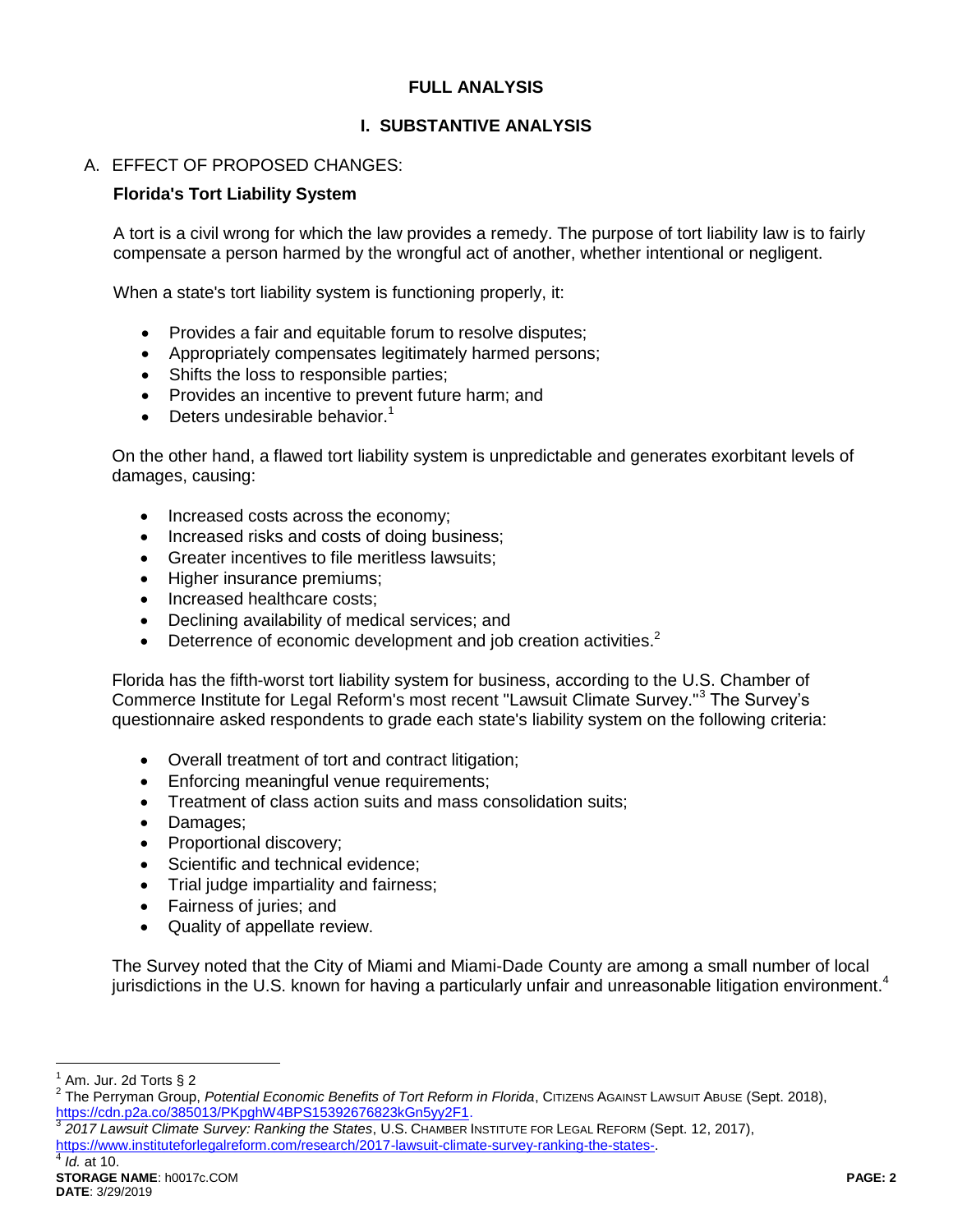The financial and economic impacts of the tort liability system are substantial. In 2016, the costs and compensation paid in the U.S. tort liability system totaled \$429 billion, or 2.3% of national gross domestic product (GDP).<sup>5</sup> Relative to state GDP, Florida has higher tort liability system costs than any other state, at 3.6%.<sup>6</sup> In 2016, the total costs and compensation paid within Florida's tort liability system was the equivalent of \$4,442 for every household in the state.<sup>7</sup> Excessive tort costs in Florida are estimated to annually cost the state economy:

- \$7.6 billion in direct costs:
- \$11.8 billion in annual output;
- $\bullet$  126,139 jobs;<sup>8</sup>
- \$614.8 million in State revenues; and
- $\bullet$  \$516 million in local government revenues.<sup>9</sup>

## **Calculation of Damages for Medical Expenses in Tort Cases**

#### **Background**

The aim of tort law is to fairly compensate an injured person for another person's wrongful act. To this end, a court may award an injured person damages for past and future medical expenses.<sup>10</sup>

## *Collateral Source Rule*

At common law, the collateral source rule prohibited courts from reducing damages for benefits plaintiffs received from collateral sources, like insurance payments or contractual discounts negotiated by the plaintiff's health maintenance organization (HMO).<sup>11</sup> The existence of such collateral sources was inadmissible at trial, based on the rationale that such evidence could mislead the jury on the issue of liability and cause the jury to believe the plaintiff was seeking multiple payments for the same injury. <sup>12</sup> At common law, an injured person in a personal injury action could recover the full value of the medical services billed, regardless of whether the injured person ever paid the full amount to the medical provider.

The Legislature modified the collateral source rule by enacting the Tort Reform and Insurance Act of 1986 (the Act).<sup>13</sup> The Act requires the court to reduce an award by the total amount of all collateral sources the plaintiff receives, unless a subrogation or reimbursement right<sup>14</sup> exists.<sup>15</sup> The court can reduce past and future damages, but the collateral source rule still prohibits the jury from hearing evidence of collateral sources at trial.<sup>16</sup>

 $\overline{a}$ 

<sup>5</sup> Paul Hinton, David McKnight, and Lawrence Powell, *Costs and Compensation of the U.S. Tort System*, U.S. CHAMBER INSTITUTE FOR LEGAL REFORM (Oct. 24, 2018), [https://www.instituteforlegalreform.com/research/2018-costs-and-compensation-of-the-us-tort-system.](https://www.instituteforlegalreform.com/research/2018-costs-and-compensation-of-the-us-tort-system) 6 *Id.*

<sup>7</sup> *Id.*

<sup>&</sup>lt;sup>8</sup> The Perryman Group, supra at 11-13 (calculating the number of Florida jobs lost by comparing Florida to Ohio and using integrated simulations to measure the dynamic effects on productivity and other economic phenomena).<br><sup>9</sup> Id (calculation these figures by comparing Flarida to the hanghmark atota of Obje. which ha

*Id.* (calculating these figures by comparing Florida to the benchmark state of Ohio, which has enacted tort reforms and ranks near the middle of the Institute for Legal Reform rankings).

<sup>17</sup> Fla. Jur 2d Damages s. 7.

<sup>11</sup> Robert E. Gordon & Justin Linn, *Goble*, *Thyssenkrupp*, and the Collateral Source Rule: Resolving The Ongoing Conflict, 84 FLA. B.J.  $18$  (2010).

<sup>12</sup> *Gormley v. GTE Prods. Corp.*, 587 So. 2d 455, 458 (Fla. 1991).

<sup>13</sup> Ch. 86-160, Laws of Fla.; Gordon, *supra* at 18.

<sup>&</sup>lt;sup>14</sup> "Subrogation" is a process where an insurer pays a loss under an insurance policy and is entitled to all of the rights and remedies belonging to the insured. Black's Law Dictionary (10th ed. 2014). A court's reduction of damages when a right of reimbursement or subrogation exists can cause an inaccurately low award.

 $15$  S. 768.76(1), F.S.

<sup>16</sup> Gordon, *supra* at 18 (citing *Gormley*, 587 So.2d at 458); *see* Victor E. Schwartz & Cary Silverman, *Truth in Damages: Florida Juries Should Base Personal Injury Awards on Actual Costs of Treatment, Not Inflated Medical Bills*,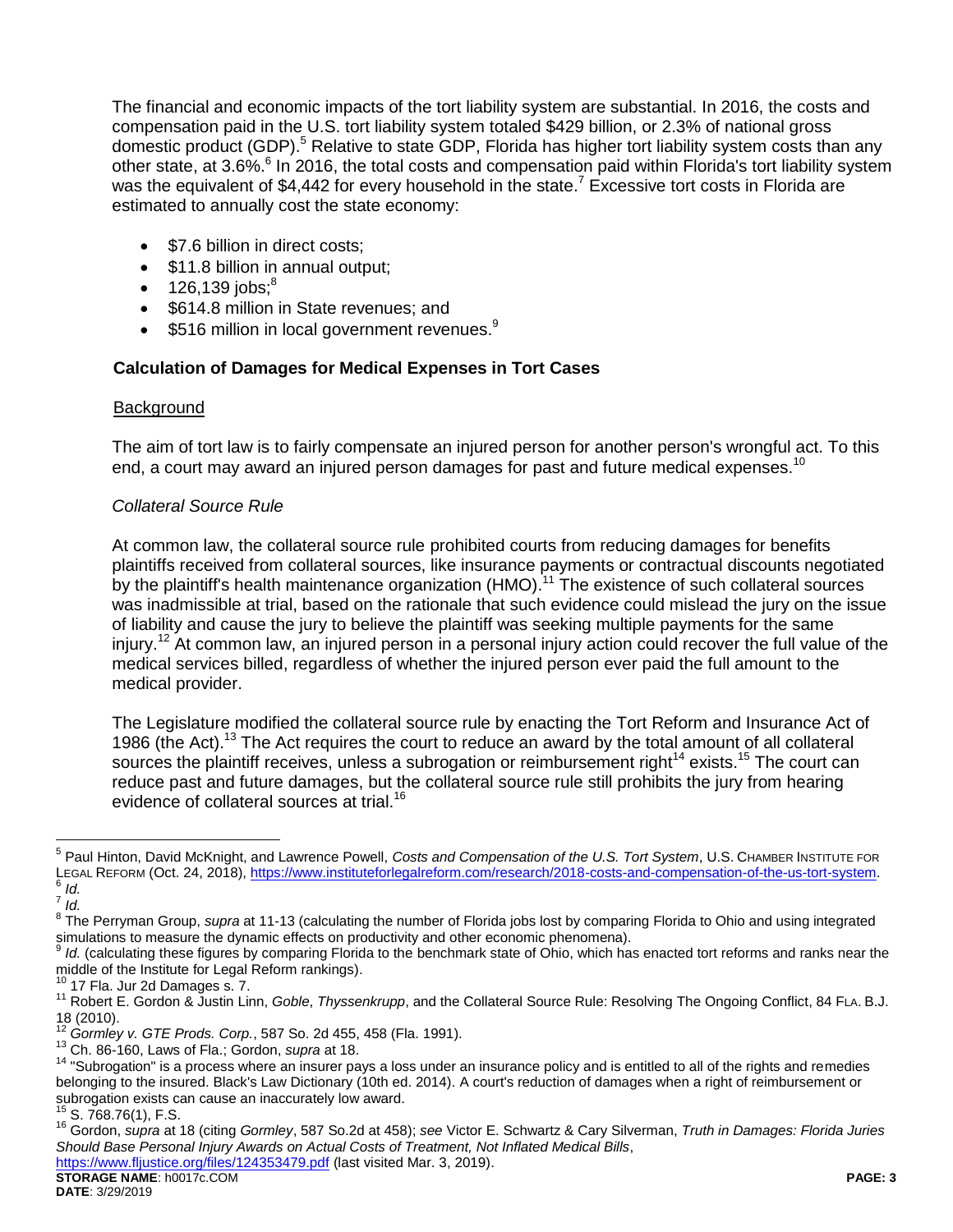## *Medical Billing and Letters of Protection*

In a typical personal injury case, a plaintiff receives treatment from a health care provider for his or her injuries. Different providers may have different rates for the same procedure based on various factors.<sup>17</sup> The "list price" of the procedure is rarely the price actually paid. A third party, such as an insurance company, rather than the patient, often negotiates the price of the procedure. The difference between the amount billed (the list price) and the amount paid (the negotiated price), if awarded, is a windfall to the plaintiff, called "phantom damages."<sup>18</sup>

When a plaintiff is treated for injuries, he or she may agree to a "letter of protection" with the medical provider, which sets the value of the medical care rendered. The medical provider agrees to defer collection of the medical bill until the plaintiff recovers damages from a lawsuit, at which point the medical provider is paid from the lawsuit's proceeds. The letter of protection's valuation of the medical bills may not accurately reflect what the plaintiff would pay out-of-pocket or what a third party would pay.<sup>19</sup>

#### *Judicial Decisions*

Florida court decisions on admissibility of collateral source medical payments are complicated and sometimes inconsistent. In *Florida Physician's Insurance Reciprocal v. Stanley*, 452 So. 2d 514 (Fla. 1984), the Florida Supreme Court (Court) ruled that the jury could consider the value of unearned governmental or charitable medical services to determine the reasonable cost of the plaintiff's future medical care. 20

But in 2015, the Court retreated from its decision in *Stanley*, holding Medicare, Medicaid, and "social legislation benefits" inadmissible for the purpose of determining the reasonable cost of future medical care.<sup>21</sup> The Court reasoned that the *Stanley* decision was too difficult for courts to apply and that tortfeasors (i.e., those who commit torts against others) and their insurers should "not enjoy such a windfall at the expense of taxpayers who fund social legislation benefits."<sup>22</sup>

The Fourth District Court of Appeal (DCA) held that if Medicare or another governmental plan paid for past medical care, the jury should be free to consider the amounts actually paid by the governmental plan; and that any verdict for past medical expenses should be reduced to the amount Medicare actually paid to the provider.<sup>23</sup> The Fourth DCA has also held that evidence of entitlement to future Medicaid benefits is inadmissible, where such evidence is not relevant to the issue of the plaintiff's future medical care.<sup>24</sup> In another case, a medical provider billed the plaintiff, and the plaintiff's private health insurer paid an amount less than the billed amount due to a contract between the provider and insurer. The Court required the jury's award reduced to the amount actually paid.<sup>25</sup>

In contrast, where the plaintiff was not insured and personally negotiated his bills to a lower amount, the Fourth DCA held the jury should hear evidence of the originally-charged amount of the bills, reasoning that the lower price the plaintiff actually paid was negotiated rather than received from a gratuitous source. $26$ 

- 21 *Joerg v. State Farm Mut. Auto. Ins. Co.*, 176 So. 3d 1247, 1256-57 (Fla. 2015).
- <sup>22</sup> *Id.* at 1256.

 $\overline{a}$ 

<sup>17</sup> Sarah Kliff and Dan Keating, *One Hospital Charges \$8,000—Another, \$38,000*, WASHINGTON POST (May 8, 2013), [https://www.washingtonpost.com/news/wonk/wp/2013/05/08/one-hospital-charges-8000-another-38000/?utm\\_term=.ec6886353b67.](https://www.washingtonpost.com/news/wonk/wp/2013/05/08/one-hospital-charges-8000-another-38000/?utm_term=.ec6886353b67)

<sup>18</sup> *Goble v. Frohman*, 901 So. 2d 830, 832 (Fla. 2005).

<sup>&</sup>lt;sup>19</sup> Caroline C. Pace, Tort Recovery for Medicare Beneficiaries: Procedures, Pitfalls and Potential Values, 49-APR Hous. Law. 24, 27  $(2012)$ .

<sup>20</sup> *Florida Physician's Ins. Reciprocal v. Stanley*, 452 So. 2d 514, 515 (Fla. 1984).

<sup>23</sup> *Thyssenkrupp Elevator Corp. v. Lasky*, 868 So. 2d 547 (Fla. 4th DCA 2003).

<sup>24</sup> *Velilla v. VIP Care Pavilion, Ltd.*, 861 So. 2d 69, 71-72 (Fla. 4th DCA 2003).

<sup>25</sup> *Goble*, 901 So. 2d at 832; *see also Nationwide Mut. Fire Ins. Co. v. Harrell*, 53 So. 3d 1084 (Fla. 1st DCA 2010).

<sup>26</sup> *Durse v. Henn*, 68 So. 3d 271, 277 (Fla. 4th DCA 2011).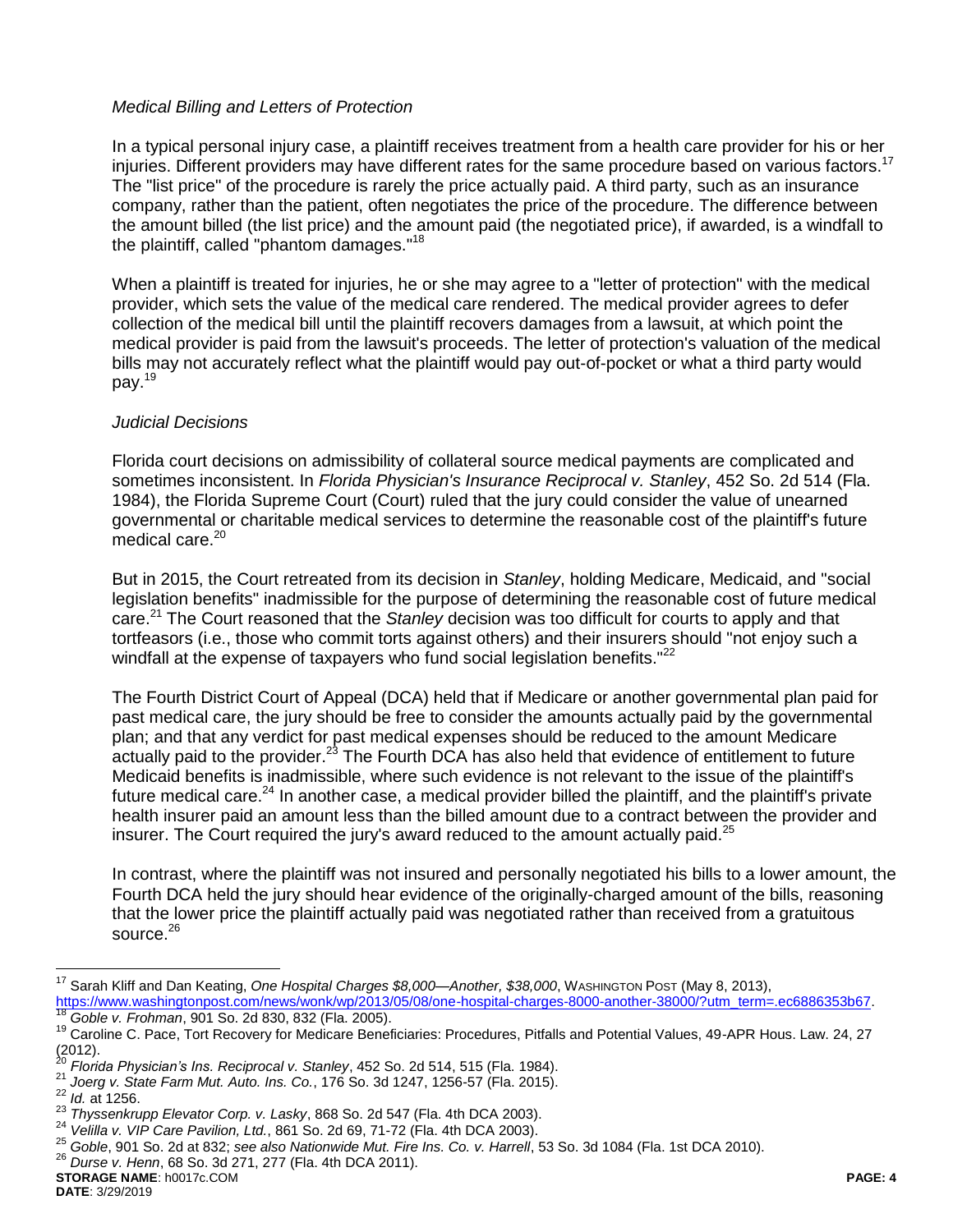When a jury is made aware of the billed amount but remains unaware of the amount typically paid by other patients for similar services in the same area, it could reasonably conclude the plaintiff's damages are more severe than they actually are. Moreover, jurors may inadvertently use the inflated billed amount as a benchmark from which to calculate – and thereby also inflate – other damages, such as noneconomic damages (i.e., pain and suffering, mental anguish, etc.) and future medical expenses.<sup>27</sup>

## Effect of Proposed Changes

CS/HB 17 establishes an additional method and source of information to assist juries in accurately determining medical damages due to a plaintiff in an action for personal injury or wrongful death. The bill is intended to ensure that a plaintiff's recovery for medical treatment is based on established benchmarks used to determine the true value of the medical services provided, rather than based solely on the unpaid amount billed by the medical provider, which may be artificially high.

Under the bill, in cases where medical bills are unpaid and remain due and payable, juries would be required to consider objective data from a qualifying independent and objective database<sup>28</sup> of medical prices and costs specific to the location where the plaintiff received treatment,  $29$  as follows:

- If the plaintiff has health insurance provided by a government program (Medicare, Medicaid, etc.) but uses a letter of protection to defer payment for medical services rendered, the amount is calculated by consulting the database as to the usual and customary rate paid for similar medical services in the particular location, using the price representing the  $50<sup>th</sup>$  percentile (or middle) of the range.
- If the plaintiff has private health insurance but uses a letter of protection to defer payment for medical services rendered, or if the plaintiff has no health insurance of any kind, the amount is calculated by consulting the database as to the usual and customary rate paid, using the price representing the  $85<sup>th</sup>$  percentile (or upper 1/5) of the range.

These provisions apply only to actions for personal injury or wrongful death that arise on or after July 1, 2019. The bill has no other application or effect regarding compensation paid to providers of medical or health care services.

B. SECTION DIRECTORY:

**Section 1:** Creates s. 768.755, F.S., relating to damages recoverable for cost of medical or health care services; evidence of amount of damages; applicability.

**Section 2:** Provides an effective date of July 1, 2019.

# **II. FISCAL ANALYSIS & ECONOMIC IMPACT STATEMENT**

## A. FISCAL IMPACT ON STATE GOVERNMENT:

1. Revenues:

None.

 $\overline{a}$ 

2. Expenditures:

The cost and quality of medical services vary substantially across different U.S. regions. The U.S. government compiles information reflecting these variations. *See* CENTERS FOR MEDICARE & MEDICAID SERVICES, Medicare Geographic Variation,

<https://www.cms.gov/research-statistics-data-and-systems/statistics-trends-and-reports/medicare-geographic-variation/index.html> (last visited Mar. 3, 2019).

<sup>&</sup>lt;sup>27</sup> Florida House of Representatives, Civil Justice Subcommittee Meeting Packet, February 20, 2019,

https://www.myfloridahouse.gov/Sections/Documents/loaddoc.aspx?PublicationType=Committees&CommitteeId=3022&Session=2019 &DocumentType=Meeting Packets&FileName=cjs 2-20-19.pdf (last visited Mar. 3, 2019).

 $^{28}$  In order to be eligible under the bill, a database must be established under s. 408.05, F.S., or must be maintained by an independent, nonprofit organization and meet other requirements.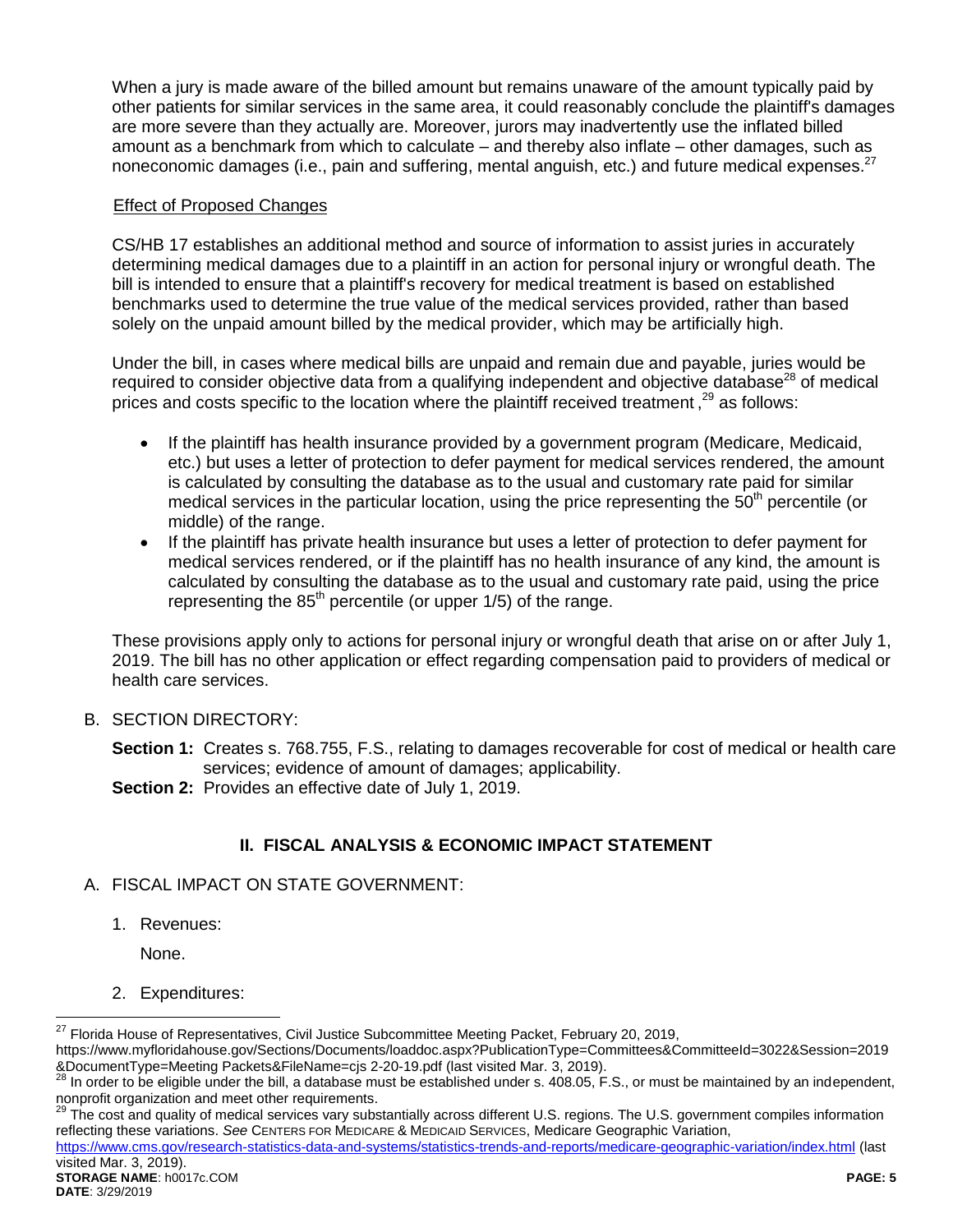None.

B. FISCAL IMPACT ON LOCAL GOVERNMENTS:

1. Revenues: None.

2. Expenditures:

None.

C. DIRECT ECONOMIC IMPACT ON PRIVATE SECTOR: See Fiscal Comments.

D. FISCAL COMMENTS:

To the extent the bill lowers tort costs, there may be lower costs for certain insurance products, medical services, and other products and services.

# **III. COMMENTS**

- A. CONSTITUTIONAL ISSUES:
	- 1. Applicability of Municipality/County Mandates Provision:

Not applicable. The bill does not appear to affect county or municipal governments.

2. Other:

None.

B. RULE-MAKING AUTHORITY:

Not applicable.

C. DRAFTING ISSUES OR OTHER COMMENTS:

None.

# **IV. AMENDMENTS/ COMMITTEE SUBSTITUTE CHANGES**

On March 6, 2019, the Civil Justice Subcommittee adopted a strike-all amendment and reported the bill favorably as a committee substitute. The amendment:

- Removed the rational use of a product language.
- Removed physical impairment from the list of noneconomic damages.
- Clarified that the noneconomic damages cap is inapplicable to punitive damages and damages for an intentional tort.
- Amended the bill title to "damages" to reflect changes made by the amendment.

On March 28, 2019, the Commerce Committee adopted an amendment and reported the bill favorably as a committee substitute. The amendment:

Removed the provision limiting recovery of noneconomic damages to \$1 million.